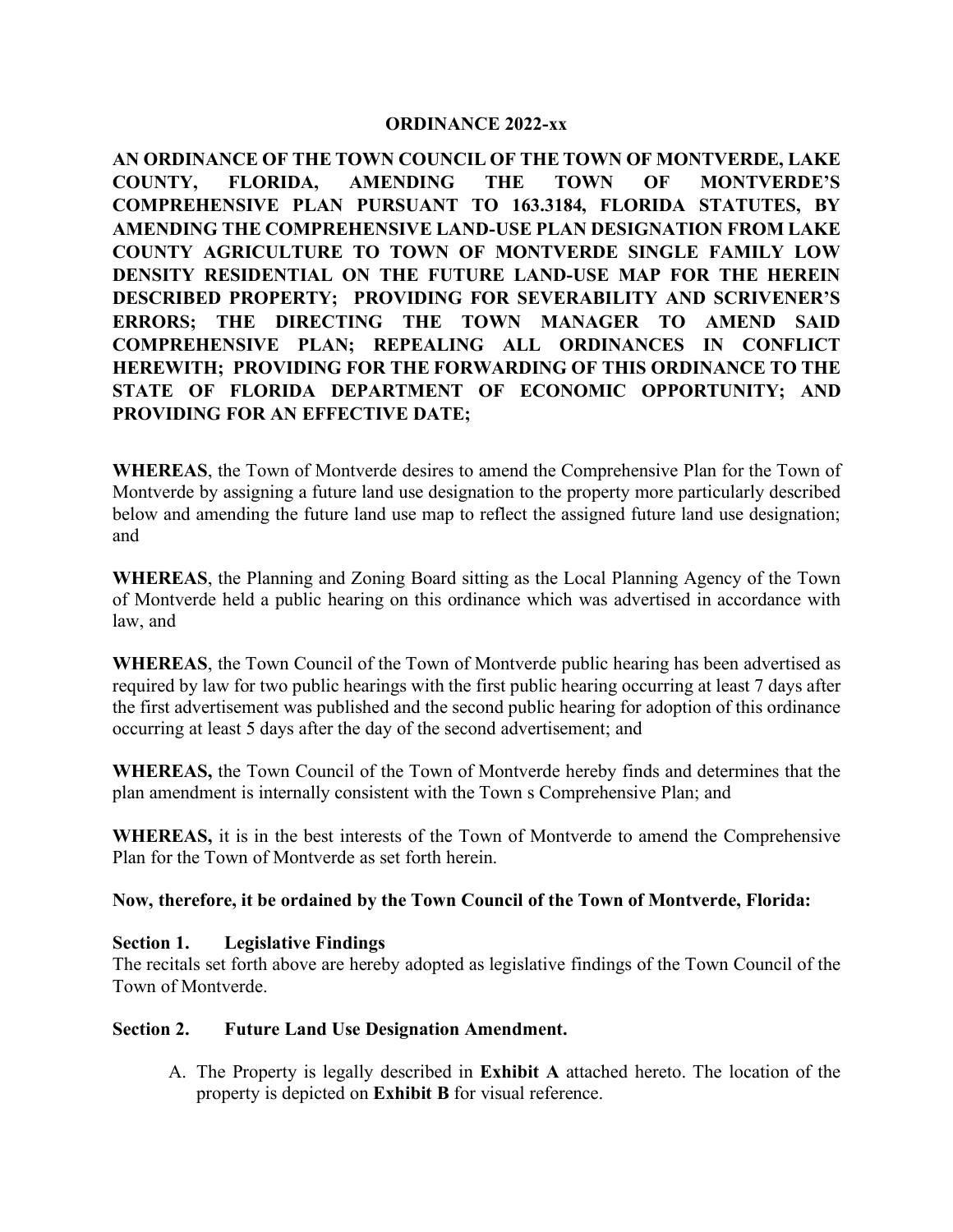The Property consists of  $111.411 +/-$  acres.

B. That portion of the Future Land Use Element referenced as the Future Land Use Map of the Town of Montverde Comprehensive Plan is hereby amended by changing the Town of Montverde Future Land Use Map designation of the property described in **Exhibit A** (the "Property") from Lake County Agriculture and designating the Property on the Future Land Use Map to:

# **TOWN OF MONTVERDE SINGLE FAMILY LOW DENSITY RESIDENTIAL**

### **Section 3. Severability.**

Upon a determination that by a court of competent jurisdiction that a portion of this ordinance or the comprehensive plan adopted hereby is void, unconstitutional or unenforceable, all remaining portions shall remain in full force and effect.

### **Section 4. Scrivener's Errors.**

Scrivener's errors in the legal description may be corrected without a public hearing or at public meeting, by re-recording the original ordinance or a certified copy of the ordinance and attaching the correct legal description.

### **Section 5. Direction to the Town Manager**

Upon the Effective Date of this ordinance, the town manager or designee is hereby authorized to amend the comprehensive plan and future land-use map as identified herein after compliance with F.S. 163.3184 and F.S. 163.3184(11).

### **Section 6. Repeal**

All ordinances or parts of ordinances in conflict herewith are hereby repealed.

### **Section 7. Adoption**

After adoption, a copy hereof shall be forwarded to the Department of Economic Opportunity.

## **Section 8. Effective Date**

This ordinance shall become effective upon the 31<sup>st</sup> day after adoption unless timely challenged, and then will become effective upon the date a final order is issued by the Department of Economic Opportunities or Administration Commission finding the amendment in compliance in accordance with Section 163.3184, Florida Statutes. No development permits or land uses dependent on this amendment may be issued or commence before it has become effective.

BE IT ORDAINED at a meeting of the Town Council of the Town of Montverde, Lake County, Florida, this day of  $\qquad \qquad$ , 2022.

 $\mathcal{L}_\text{max}$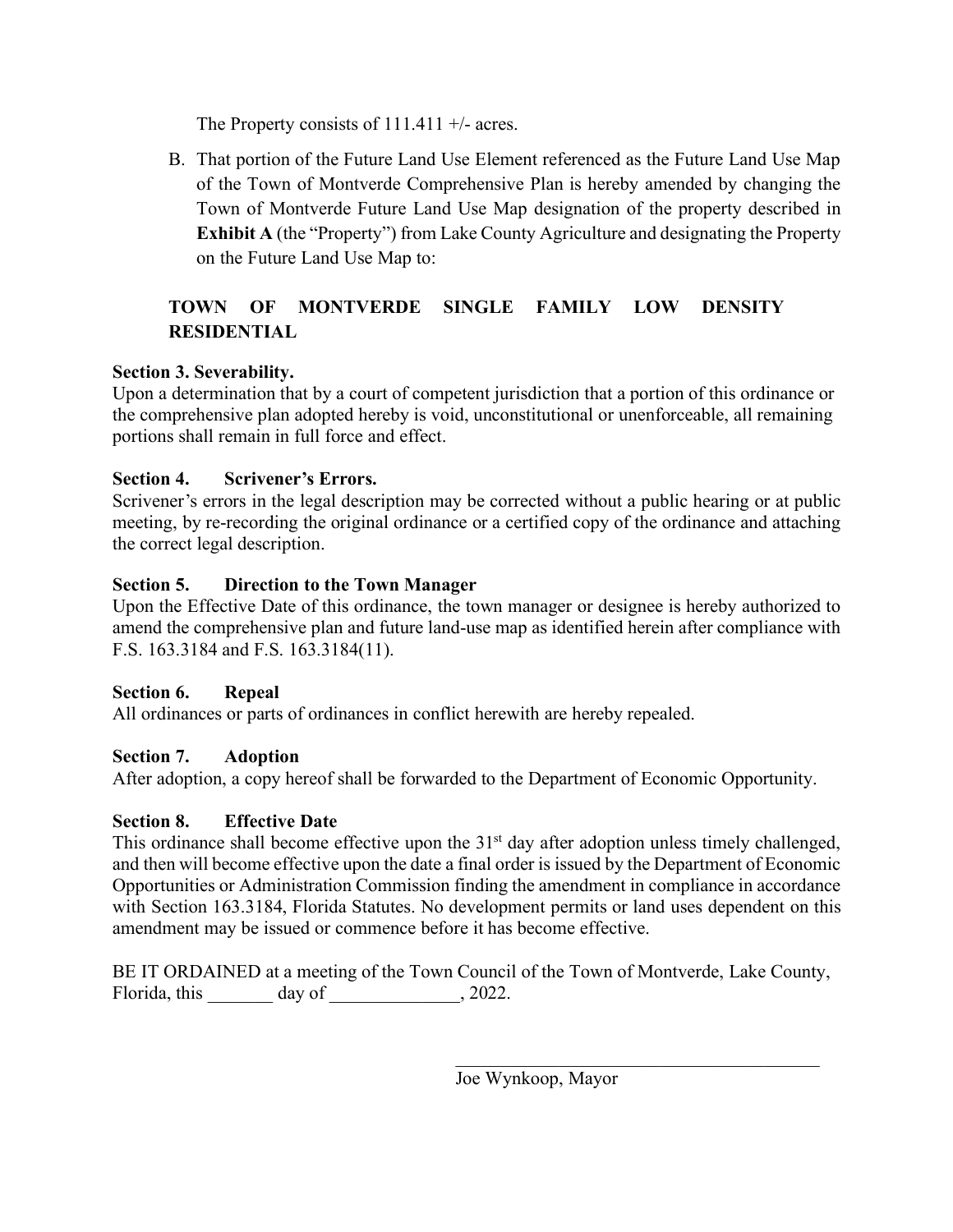Attest:

Sandy Johnson, Town Clerk

Approved as to form and legality:

 $\mathcal{L}=\{1,2,3,4,5\}$ Anita Geraci-Carver, Town Attorney

 $\mathcal{L}_\text{max}$  , and the set of the set of the set of the set of the set of the set of the set of the set of the set of the set of the set of the set of the set of the set of the set of the set of the set of the set of the

First Reading Second Reading \_\_\_\_\_\_\_\_\_\_\_\_\_\_\_\_

Council Member \_\_\_\_\_\_\_\_\_\_\_\_\_\_ moved the passage and adoption of the above and foregoing Ordinance. Motion was seconded by Council Member and upon roll call on the motion the vote was as follows:

|                    | <b>YEA</b> | <b>NAY</b> |
|--------------------|------------|------------|
| <b>Billy Bates</b> |            |            |
| Allan Hartle       |            |            |
| Jim Ley            |            |            |
| <b>Judy Smith</b>  |            |            |
| Joe Wynkoop        |            |            |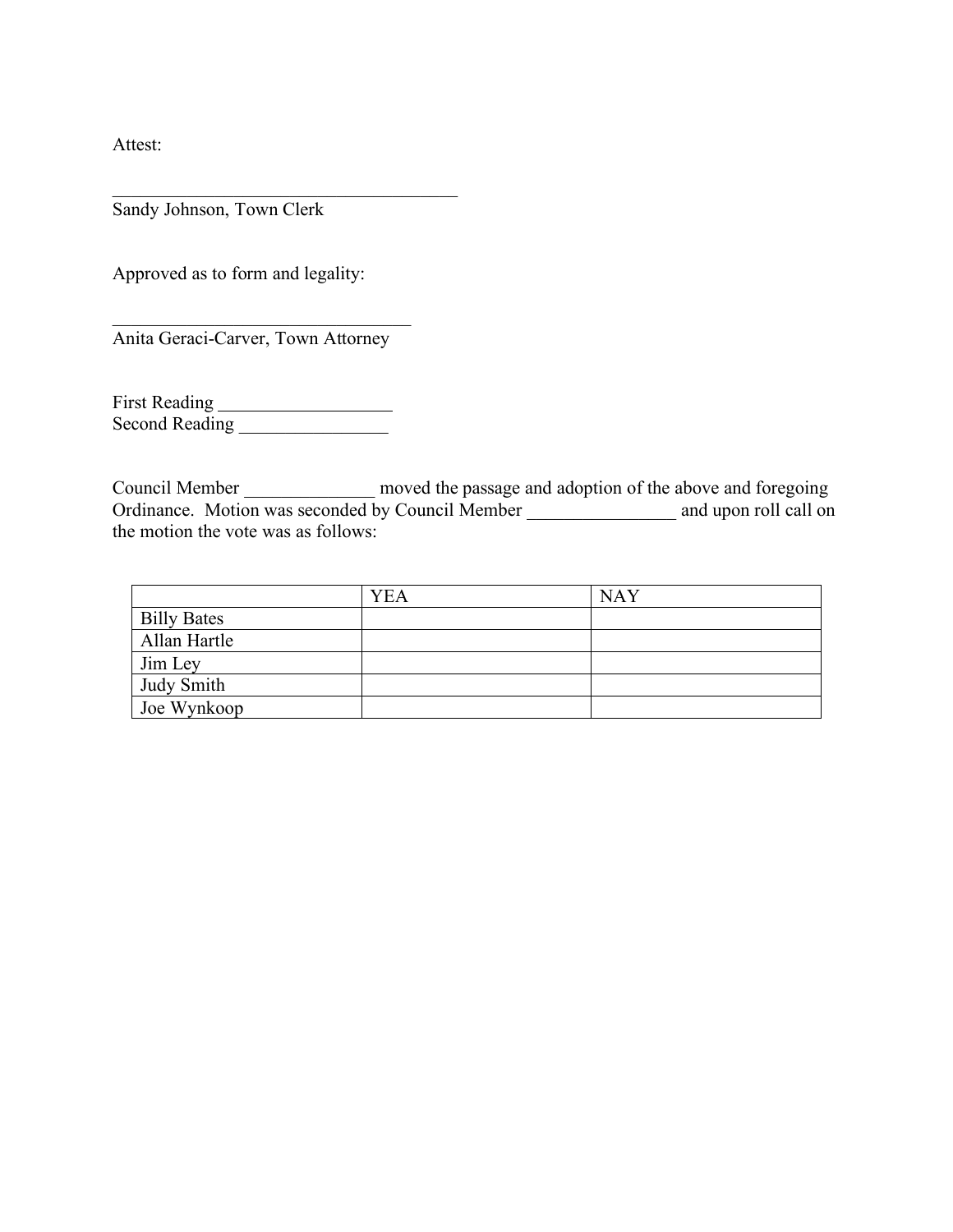# **EXHIBIT A**

# **Legal Description of Property**

Lake County Parcel Nos. 01-22-26-1500-000-00C00; 35-21-26-0004-000-00400; 36-21-26-0003- 000-00100 and 02-22-26-0001-000-00100